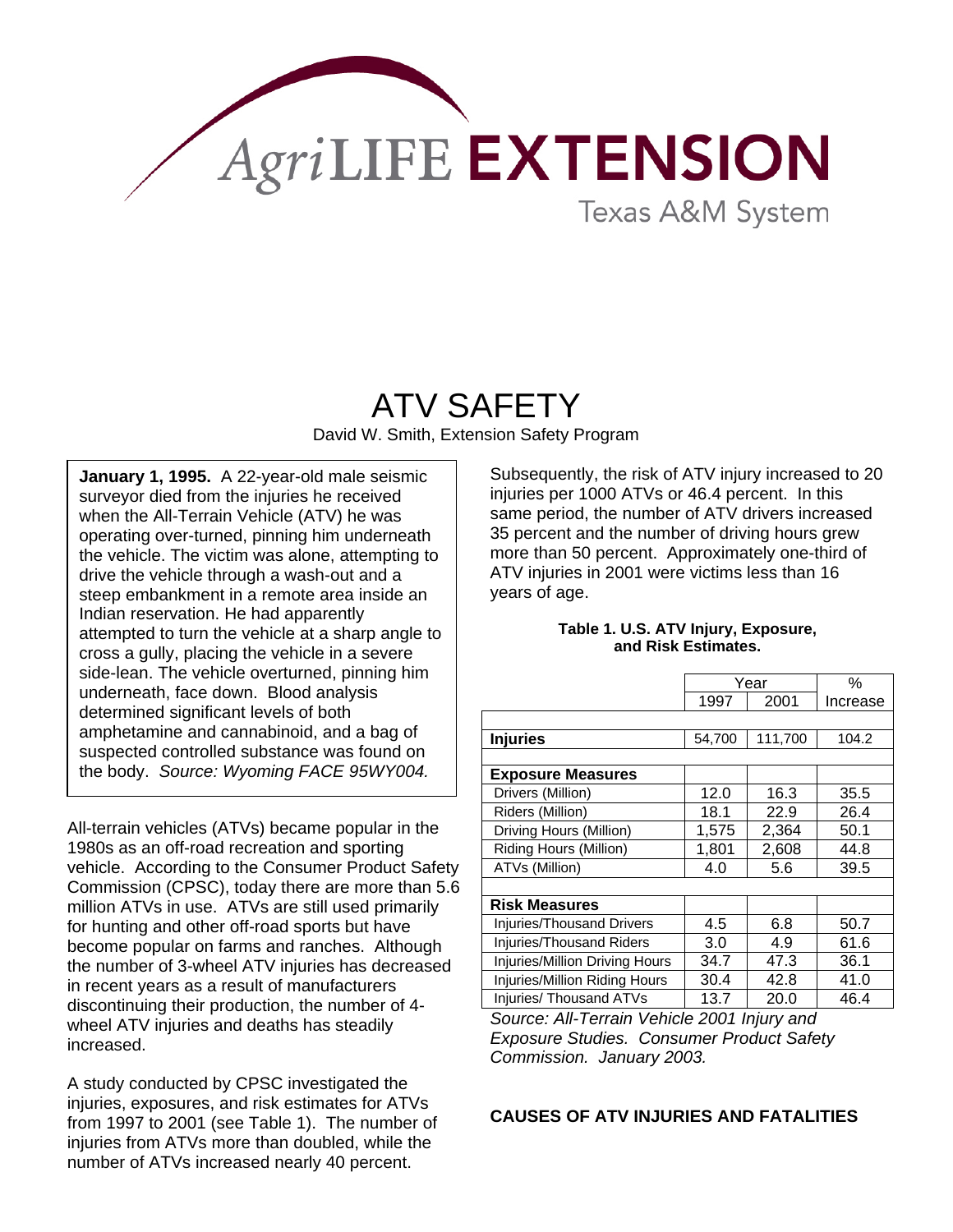As is the case with tractor injuries, ATV injuries are rarely caused by design flaws. Most ATV injuries occur because of operator error or misuse, or because the operator does not wear personal protective equipment, such as helmets and goggles. Additional factors that contribute to ATV injuries include:

- **•** Driving under the influence of alcohol or drugs (impairing judgment, balance, and hazard detection)
- Operating the ATV at excessive speeds (loss of control and hazard detection)
- **Inadequate operator experience (children** operating large-size ATVs)
- **EXEC** Carrying passengers (limiting control, upsetting weight balance, and restricting vision)
- **IMPROPER 1999 INCOCO EXCOCO EXCOCO EXCOCO EXCOCO EXCOCO EXCOCO EXCOCO EXCOCO** driving)
- **Collisions with other vehicles (on public and** private roads)
- Result of malicious intent (such as stringing wires across ATV paths with the intent to cause injury to the operator)

### **TEXAS ATV LAWS**

Chapter 663 of the Texas Transportation Code defines an all-terrain vehicle as a motor vehicle equipped with a saddle for the use of the rider and a passenger if the motor vehicle is designed by the manufacturer to transport a passenger. It is designed to propel itself with three of four tires in contact with the ground, and manufactured for offhighway uses other than farming and lawn care.

Restrictions are placed on any person who operates an ATV on property owned or leased by the state or a political subdivision of the state, including public parks, recreation areas, hunting lands, and public roadways. Laws cover the following topics:

- **EXEC** Certification requirements for all operators
- **Special provisions for children under 14** years of age
- **ATV** equipment requirements
- Operator safety apparel
- Reckless or careless operation
- Carrying passengers
- Operation on public roadways

*Certification Requirements* – A person may not operate an ATV on public property unless he or she attends a state-approved ATV safety training course and holds a safety certificate, or unless he or she is

under the direct supervision of an adult who holds a safety certificate. The certificate must be carried anytime the ATV is operated on public property.

*Operation by Person Younger than 14* – In order to operate an ATV on public property, a person younger than 14 years of age must complete a safety training course where demonstration of driving skill is required, and must be under the direct supervision of a parent or legal guardian.

*Required Equipment* – An ATV operating on public property must be equipped with a brake and muffler system in good working condition, and must contain a United States Forest Service qualified spark arrester. It must also display a lighted headlight and taillight at least thirty minutes after sunset, thirty minutes before sunrise, and at any time visibility is reduced to insufficient light.

*Safety Apparel* – An approved safety helmet and eye protection must be worn when operating an ATV on public property. Look for helmets with the label from the American National Standards Institute, Department of Transportation, or the Snell Memorial Foundation to verify that the helmet has been safety tested.

*Reckless or Careless Operation* – A person may not operate an ATV on public property in a careless or reckless manner that endangers, injures, or damages any person or property.

*Carrying Passengers* – A person may not carry a passenger on an ATV on public property unless the ATV is designed by the manufacturer to transport a passenger.

*Operation on Public Roadway* – A person may not operate an ATV on a public roadway except under certain conditions. For example, an ATV operator may cross a public roadway, other than an interstate highway or limited-access highway, if the operator crosses the roadway at an intersection after coming to a complete stop before crossing, yields the right-of-way to oncoming traffic, and has headlights and taillights illuminated.

In addition, as long as the public roadway is not an interstate or limited-access highway, an ATV operator may drive on a public roadway as long as:

• The operation is in connection with certain agricultural products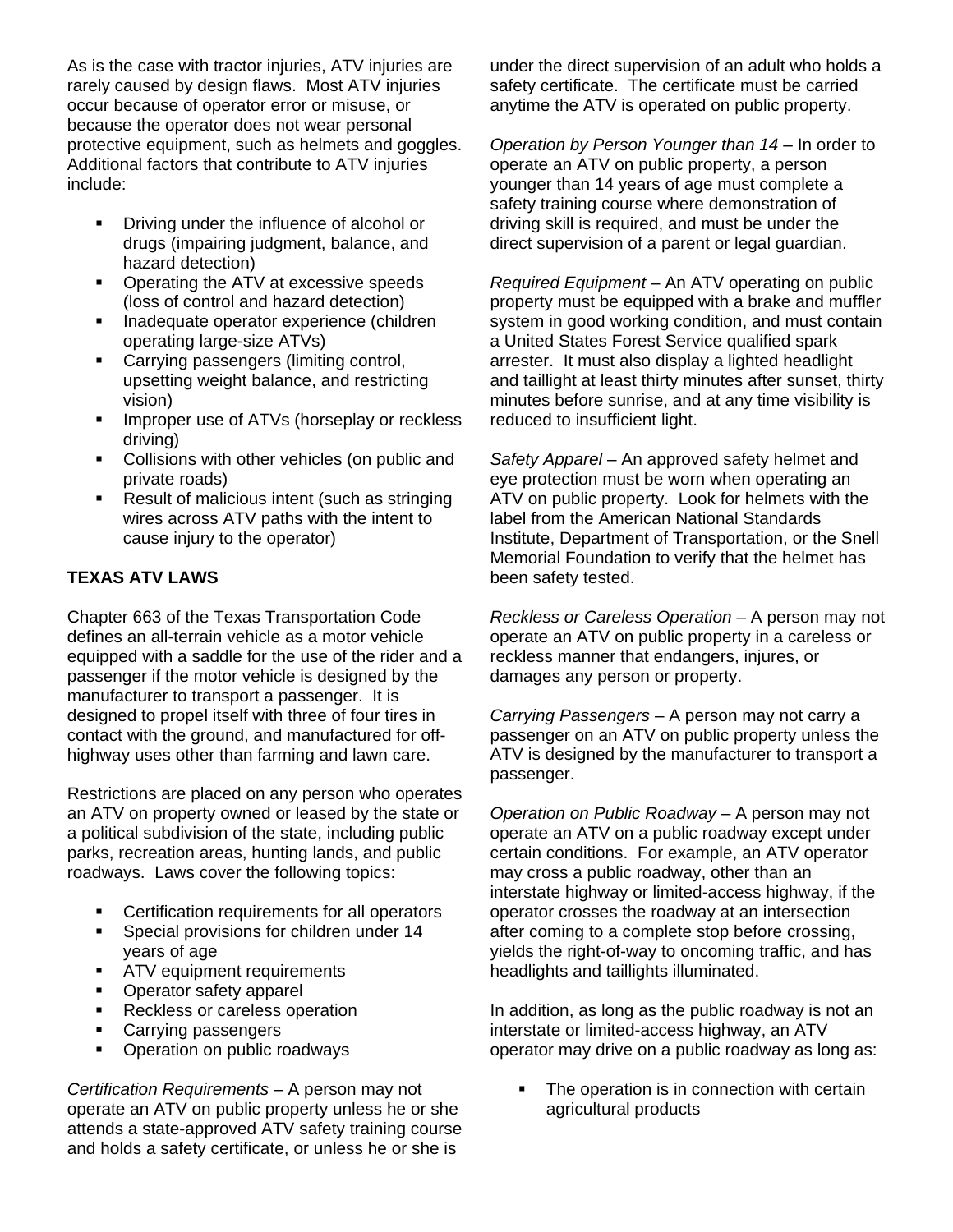- The operator attaches an 8-foot-long pole and triangular orange flag to the back of the ATV
- The operator holds a driver's license
- The ATV's headlights and taillights are illuminated
- The ATV operation occurs in the daytime
- The ATV operation does not exceed 25 miles from the point of origin

#### **ATV RIDER CERTIFICATION TRAINING**

State-approved ATV rider certification courses are available to all purchasers of ATVs and required for all ATV operators before driving on public lands. Courses generally cover such topics as starting and stopping, turning, negotiating hills, emergency stopping and swerving, and riding over obstacles. The course also covers protective gear, environmental concerns, and local laws.

To find out about a safety course in your area, call the ATV Safety Institute at (800) 887-2887, or check with your local dealers who may sponsor safety courses.

#### **SAFETY TIPS**

Riding ATVs can be safe and enjoyable if the operator is properly trained and practices good judgment to avoid unnecessary risks. Following are a few safety guidelines:

- Children should not be allowed to operate ATVs without specialized training. Ask your local ATV dealer about rider safety courses in your area.
- Children should be permitted to only operate an ATV that is of appropriate size.

| <b>Minimum Age</b> | <b>ATV Engine Size</b><br>(cubic centimeter, cc) |  |
|--------------------|--------------------------------------------------|--|
| 6 years and older  | Under 70cc                                       |  |
| 12 years and older | $70 - 90c$                                       |  |
| 16 years and older | Over 90cc                                        |  |

- **•** Don't operate ATVs while under the influence of alcoholic beverages or drugs that may impair judgment and reaction time.
- **Never operate an ATV at excessive speeds.** Ensure speed is right for the terrain, visibility conditions, and your experience.
- Always scan the path ahead and identify potential hazards such as rocks, stumps, low or fallen branches, fences, guy wires, and rough or unstable path surfaces.
- Always supervise young operators.
- Always tell someone where you are going and when you will return.
- Wear appropriate riding gear including an approved helmet, goggles, gloves, over-theankle boots, long-sleeve shirt, and long pants.
- Read owner's manual carefully.
- Never carry extra riders.
- Be careful when driving with added ATV attachments. These affect the stability, braking, and operation of the ATV.
- Never operate the ATV on streets, highways, or paved roads, except to cross at safe, designated intersections.
- Always make sure the ATV is in good operating condition. Check tires and wheels, braking, and steering.
- Always stop and check the entrance to lands where you want to ride. Look for chains, rope, or wire that may span the entryway. These barriers can be difficult to see.
- Pay attention to where you are driving. Trespassing can include entering a posted area; an area noting crop for harvest; a fenced area; or remaining after being asked to leave.